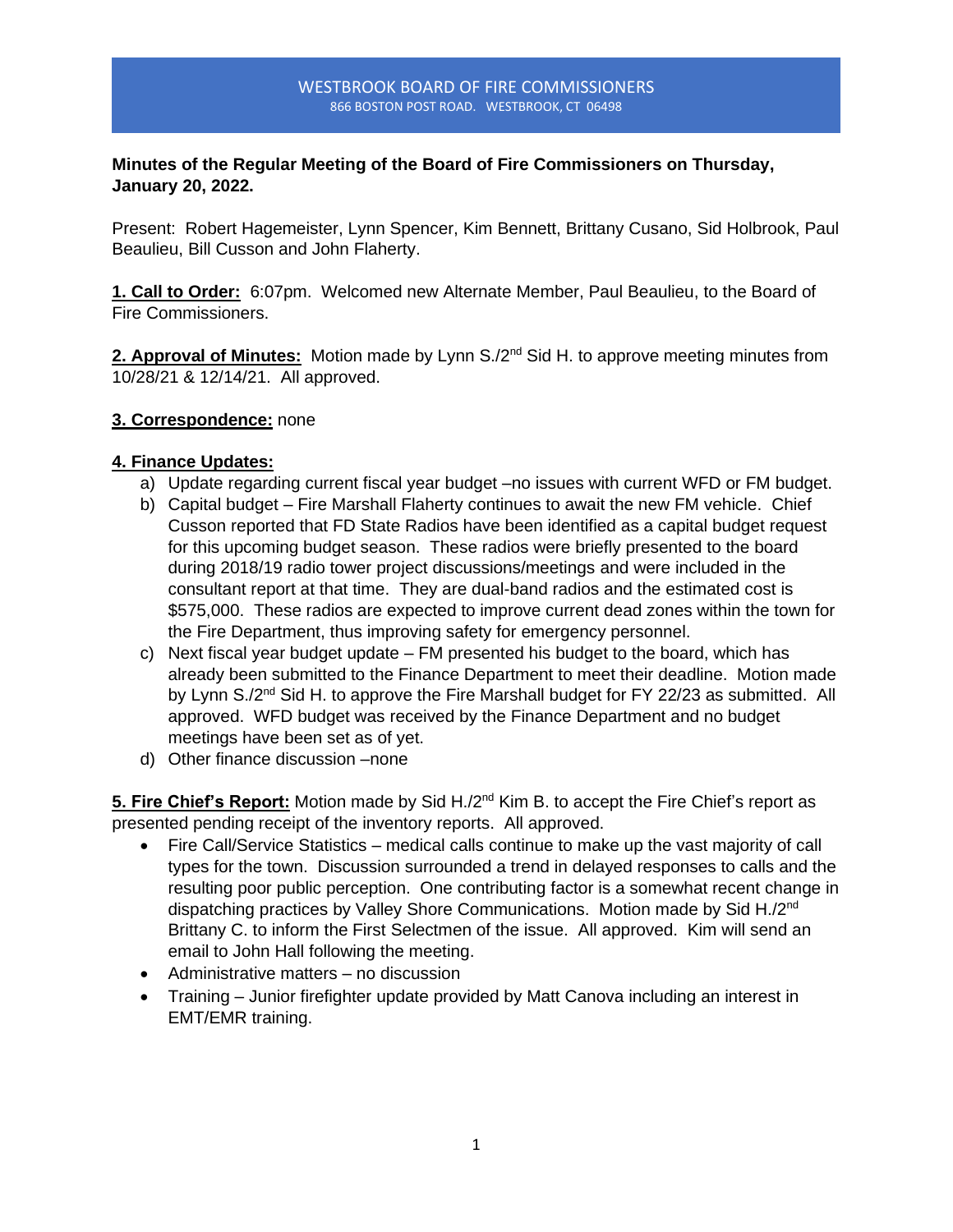#### WESTBROOK BOARD OF FIRE COMMISSIONERS 866 BOSTON POST ROAD. WESTBROOK, CT 06498

- Apparatus/equipment The 3 newest engines (453, 467, 462) have been having a recurrent issue with their DEF (diesel fluid sensor). The Chief has been communicating with the service provider and did not have any warranty information for the board. Lynn suggested that the department document the communication with the service provider via email since the communication thus far has been via phone.
- Inventory Reports No reports were provided. The Chief stated that there has been a change in officer assignment to the trucks. The board requested that the reports be provided no later than the end of January. The Chief agreed to do so.
- Community Relations the Santa parade was a success. A polar plunge sponsored by the Athletic Boosters will be held on 2/6/22 requiring WFD attendance.

#### 6. Fire Marshall's Report: Motion made by Kim B./2<sup>nd</sup> Lynn S. to accept the Fire Marshall's report. All approved.

- Inspections Reviewed with no discussion.
- Investigations Reviewed with no discussion.
- Plan Reviews/Permits Reviewed with no discussion
- Community Relations discussed a recent issue with Emergency Service response by FM complicated by social issues where there was no clear process for handling the resident's needs. Kim will reach out to Selectman Hall expressing the Board's concern with a need for clarification.
- Administrative Matters FM has received no information on annual increases for his department.
- Inventory Reports An inventory report was provided with excessive detail which resulted in discussion surrounding an appropriate cost threshold to be included in the report. Motion made by Kim B./2 $nd$  Lynn S. to set a minimum dollar amount of \$500 for the purpose of inventory tracking and reports for this board. All approved.
- Training no discussion

### **7. Emergency Management Updates:**

• None

### **8. Old Business:**

- BOFC Rules & Regulations no updates and Ad Hoc Committee members have not been informed of any additional meetings or information related to changing the town ordinance.
- COVID19 Update no discussion
- Pension status no updates have been provided. Lynn will reach out to the Finance Director regarding a need for further discussion on verbiage regarding cost of living.

### **9. New Business:**

• A recent verbal approval by the board members to a request to utilize apparatus to leave town to pickup masks prompted discussion surrounding the vehicle use policy. Will plan to discuss at next meeting when all members have a copy of the policy for review.